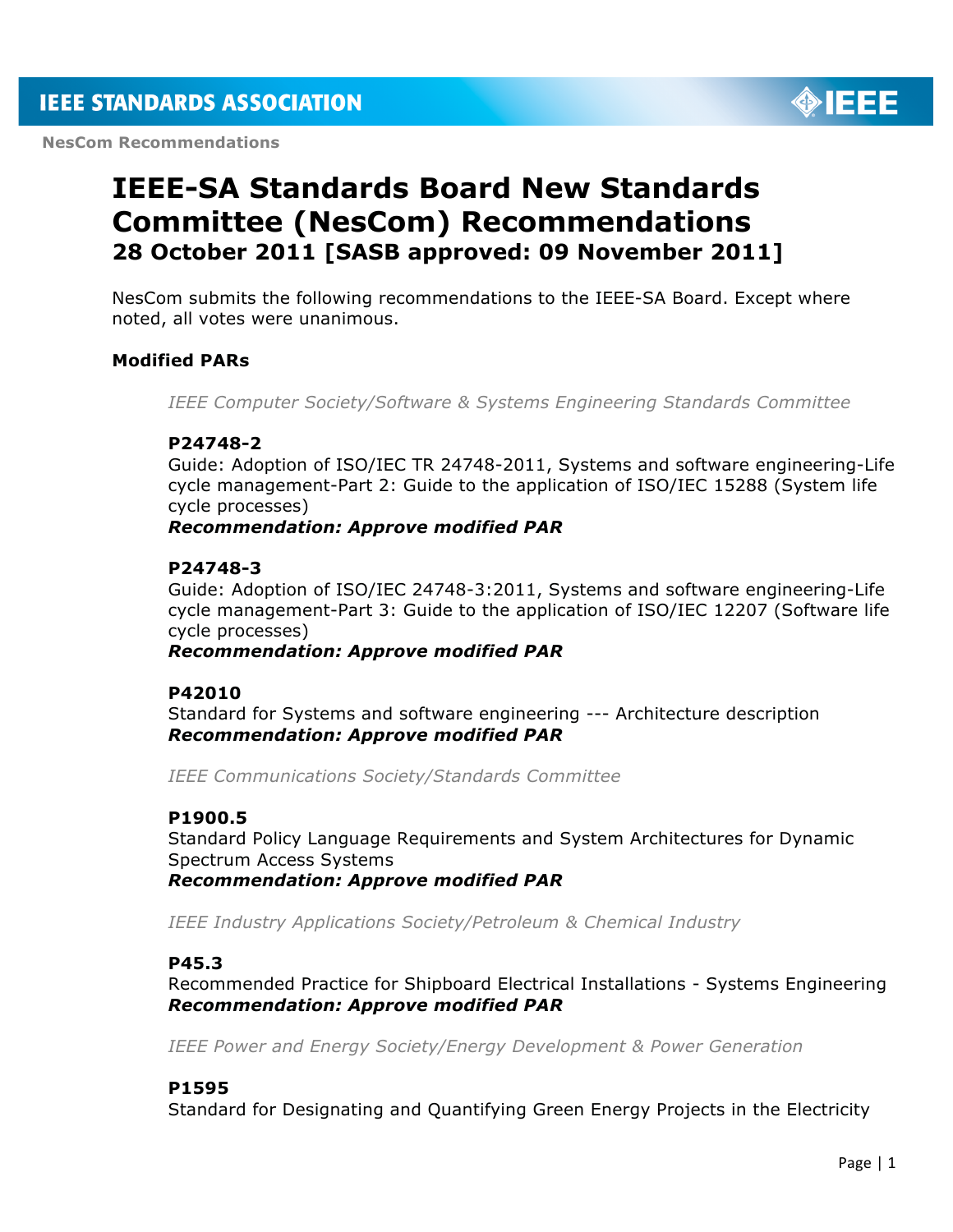# Sector *Recommendation: Approve modified PAR*

*IEEE Power and Energy Society/Power System Communications*

# **PC93.4**

Standard for Power-Line Carrier Line-Tuning Equipment (30-500 kHz) Associated With Power Transmission Lines *Recommendation: Approve modified PAR*

*IEEE Power and Energy Society/Surge Protective Devices/High Voltage*

# **PC62.23**

Guide for Surge Protection of Electric Generating Plants *Recommendation: Approve modified PAR*

*IEEE Power and Energy Society/Switchgear*

# **PC37.20.3**

Standard for Metal-Enclosed Interrupter Switchgear (1 kV-38 kV) *Recommendation: Approve modified PAR*

# **PC37.20.4**

Standard for Indoor AC Switches (1 kV-38 kV) for Use in Metal-Enclosed Switchgear *Recommendation: Approve modified PAR*

*IEEE Power and Energy Society/Transformers*

## **PC57.154**

Standard for the Design, Testing and Application of Liquid-Immersed Distribution, Power and Regulating Transformers Using High-Temperature Insulation Systems and Operating at Elevated Temperatures *Recommendation: Approve modified PAR*

*IEEE Vehicular Technology Society/Intelligent Transportation Systems*

## **P1609.3-2010/Cor 1**

IEEE Standard for Wireless Access in Vehicular Environments (WAVE) - Networking Services - Corrigendum 1:Miscellaneous corrections *Recommendation: Approve modified PAR*

# **P1609.12**

Standard for Wireless Access in Vehicular Environments (WAVE) - Identifier Allocations

*Recommendation: Approve modified PAR*

# **Extension Requests**

*IEEE Computer Society/Design Automation*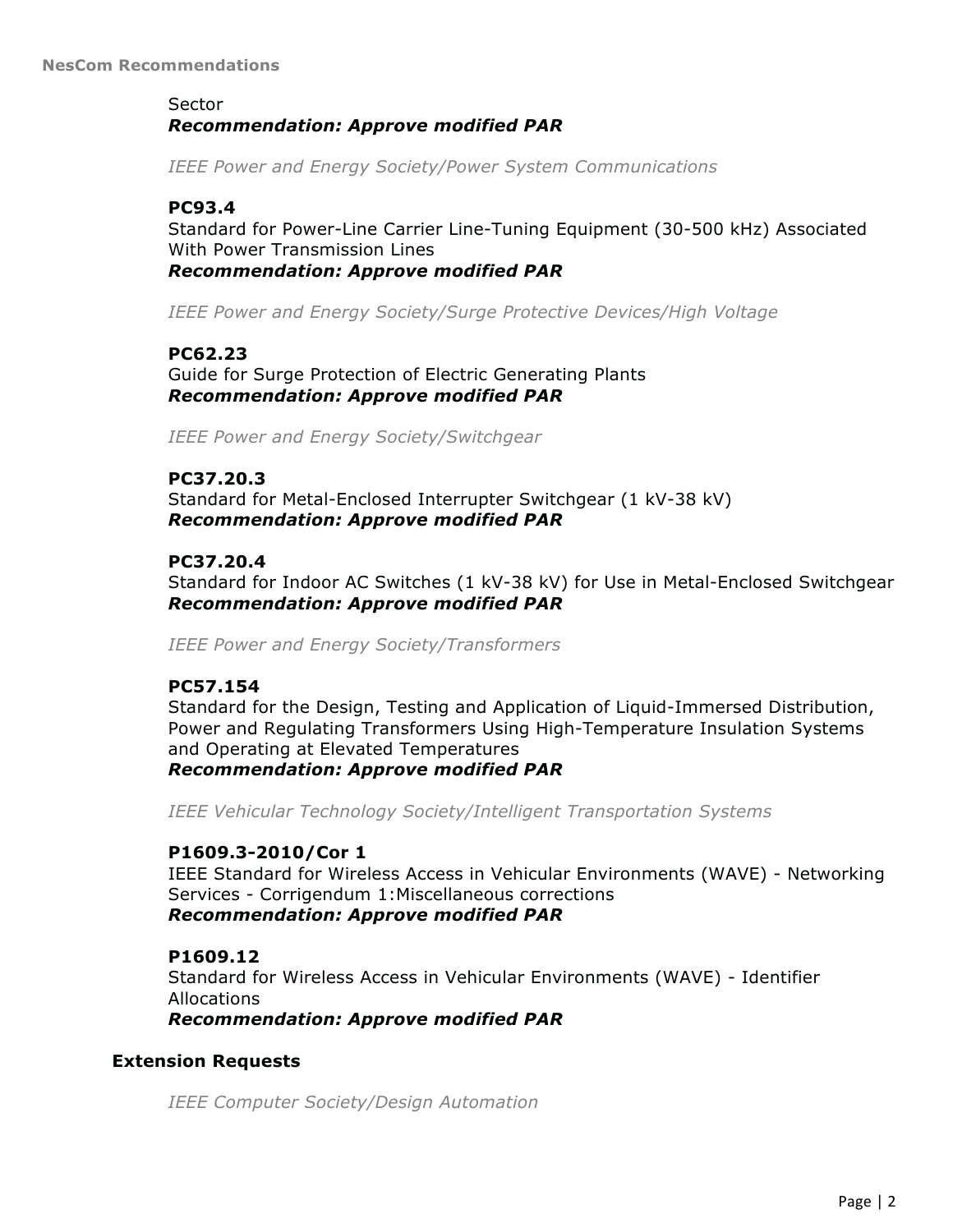# **P1699**

Standard for the Rosetta Systems Level Design Language Definition *Recommendation: Approve extension of PAR until December 2013*

*IEEE Computer Society/Learning Technology*

## **P1484.13.1**

Standard for Learning Technology - Conceptual Model for Resource Aggregation for Learning, Education, and Training *Recommendation: Approve extension of PAR until December 2012*

*IEEE Computer Society/Software & Systems Engineering Standards Committee*

# **730**

Standard for Software Quality Assurance *Recommendation: Approve extension of PAR until December 2012*

*IEEE Power and Energy Society/Insulated Conductors*

## **P400**

Guide for Field Testing and Evaluation of the Insulation of Shielded Power Cable Systems Rated 5kV and Above

*Recommendation: Approve extension of PAR until December 2012*

*IEEE Power and Energy Society/Power System Relaying*

# **PC37.96**

Guide for AC Motor Protection *Recommendation: Approve extension of PAR until December 2012*

*IEEE Power and Energy Society/Surge Protective Devices/High Voltage*

# **PC62.23**

Application Guide for Surge Protection of Electric Generating Plants *Recommendation: Approve extension of PAR until December 2012*

# **PC62.92.3**

Guide for the Application of Neutral Grounding in Electrical Utility Systems, Part III- -Generator AuxiliarySystems

# *Recommendation: Defer consideration of extension request until the December NesCom meeting.*

*NesCom is expecting to see that ballot has begun by the December meeting before approving the extension.*

# **PC62.92.4**

Guide for the Application of Neutral Grounding in Electrical Utility Systems, Part IV - **Distribution** 

*Recommendation: Approve extension of PAR until December 2013*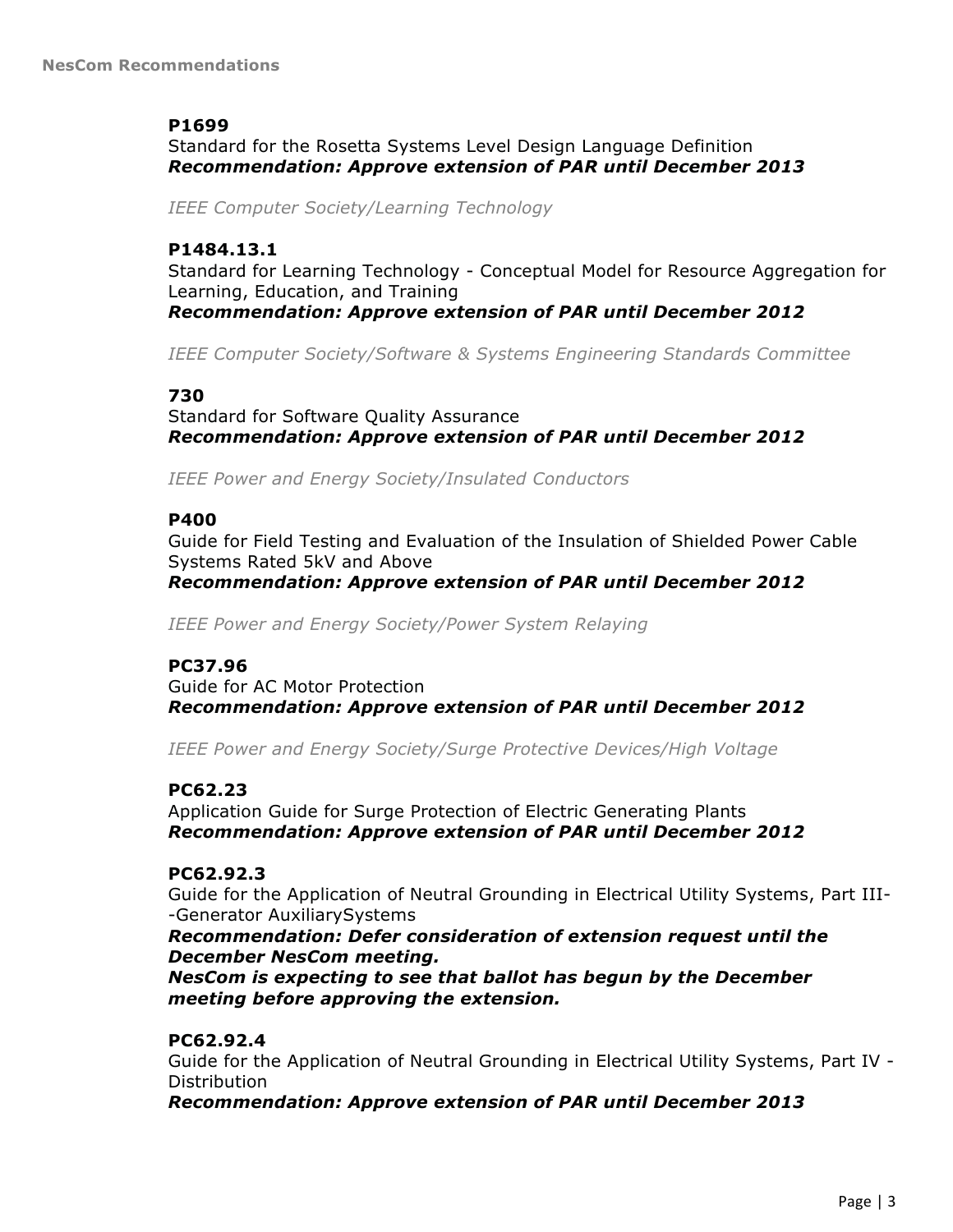*IEEE Power and Energy Society/Substations*

# **P81**

Guide for Measuring Earth Resistivity, Ground Impedance, and Earth Surface Potentials of a Grounding System *Recommendation: Approve extension of PAR until December 2012*

*IEEE Power and Energy Society/Switchgear*

## **PC37.20.3**

Standard for Metal-Enclosed Interrupter Switchgear *Recommendation: Approve extension of PAR until December 2012*

# **PC37.20.4**

Standard for Indoor AC Switches (>1 kV - 38 kV) for Use in Metal-Enclosed **Switchgear** 

*Recommendation: Approve extension of PAR until December 2012*

*IEEE Power and Energy Society/Transformers*

# **PC57.131**

Standard Requirements for Tap Changers *Recommendation: Defer consideration of extension request until the December NesCom meeting. NesCom would like to verify that the draft has been submitted to RevCom at the December meeting before approving the extension.*

## **New PARs**

*IEEE Computer Society/Software & Systems Engineering Standards Committee*

## **P15026-4**

Standard for Systems and software engineering -- Systems and software assurance -- Part 4: Assurance in the life cycle *Recommendation: Approve new PAR until December 2015*

*IEEE Communications Society/Standards Committee*

## **P1900.5.1**

Standard Policy Language for Dynamic Spectrum Access Systems *Recommendation: Approve new PAR until December 2015*

*IEEE Industry Applications Society/Petroleum & Chemical Industry*

# **P80005-2**

Cold Ironing Part 2: High Voltage Shore Connection (HVSC) Systems - Communication Interface Description *Recommendation: Approve new PAR until December 2015*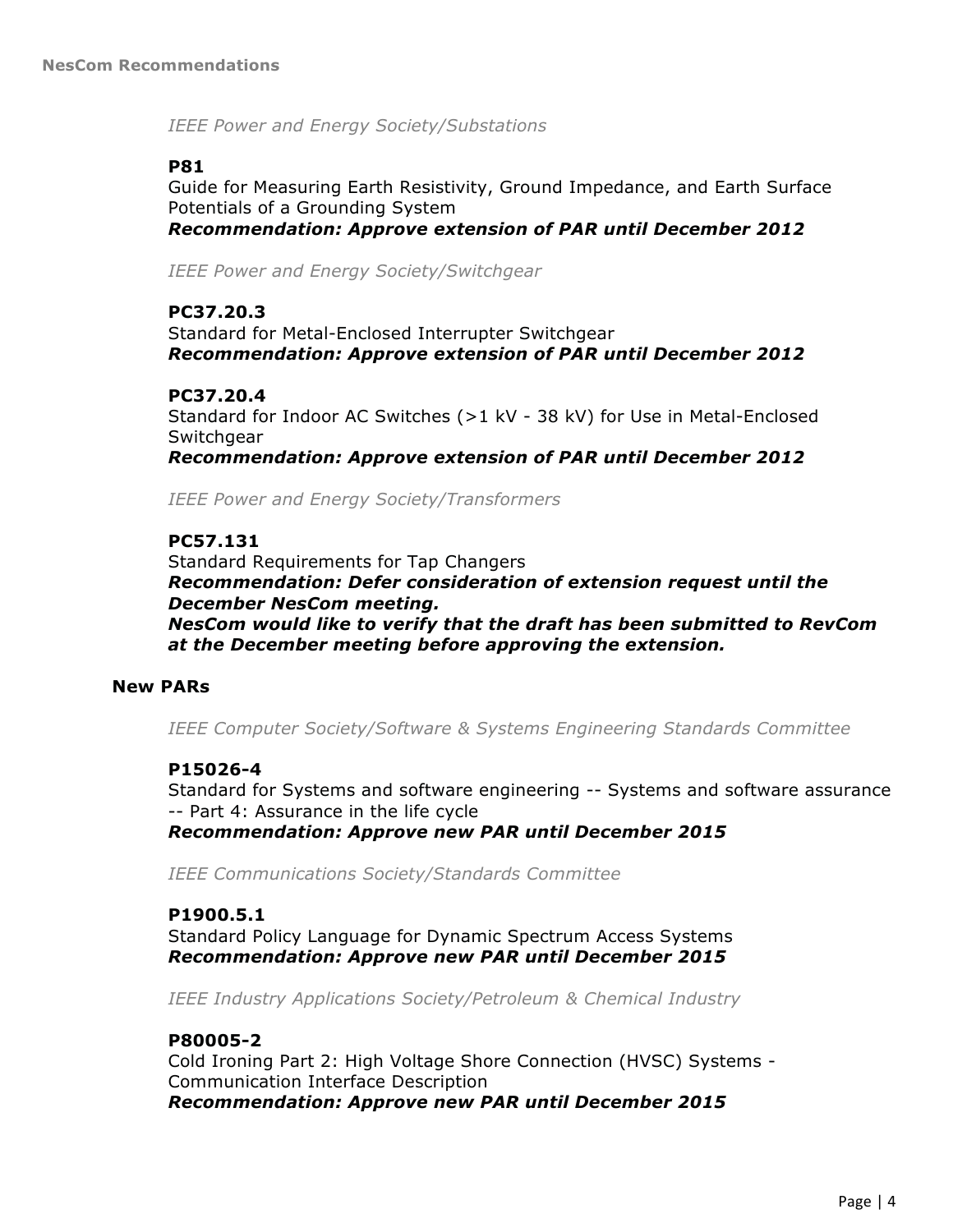*IEEE Microwave Theory and Techniques Society/Standards Coordinating Committee*

# **P1549-2011/Cor 1**

IEEE Standard for Microwave Filter Definitions - Corrigendum 1 *Recommendation: Conditionally approve new PAR until December 2015 contingent upon Working Group Chair information being completed on PAR form.*

*IEEE Power and Energy Society/Energy Development & Power Generation*

#### **P1843**

Recommended Practice for Generating Renewable Energy Using Plasma Gasification *Recommendation: Approve new PAR until December 2015*

*IEEE Power and Energy Society/Insulated Conductors*

#### **P1844**

Standard Test Procedure for Determining Circuit Integrity Performance of Fire Resistive Cables in Nuclear Facilities. *Recommendation: Approve new PAR until December 2015*

*IEEE Power and Energy Society/Power System Communications*

## **P789**

Standard Performance Requirements for Communications and Control Cables for Application in High Voltage Environments *Recommendation: Approve new PAR until December 2015*

## **PC93.3**

Standard for the Requirements for Power-Line Carrier Line Traps (30-500 kHz) *Recommendation: Approve new PAR until December 2015*

*IEEE Robotics and Automation Society/Standing Committee for Standards*

# **P1872**

Standard for Ontologies for Robotics and Automation *Recommendation: Approve new PAR until December 2015*

#### **P1873**

Standard for Robot Map Data Representation for Navigation *Recommendation: Approve new PAR until December 2015*

## **PARs for the Revision of Standards**

*IEEE Power and Energy Society/Energy Development & Power Generation*

## **P421.5**

Recommended Practice for Excitation System Models for Power System Stability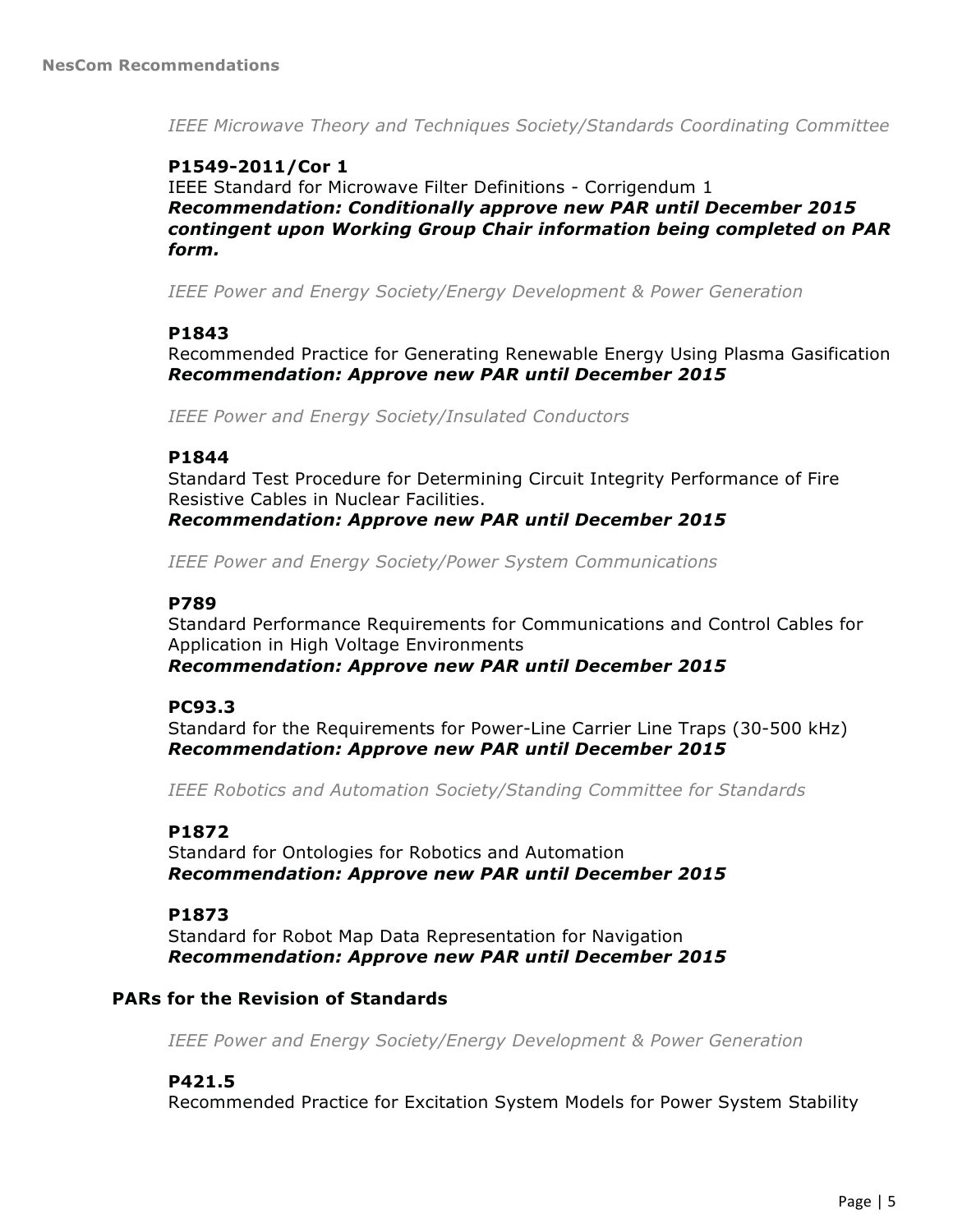#### **Studies**

# *Recommendation: Approve PAR for the revision of a standard until December 2015*

*IEEE Power and Energy Society/Nuclear Power Engineering*

# **P690**

Standard for the Design and Installation of Cable Systems for Class IE Circuits in Nuclear Power Generating Stations.

*Recommendation: Defer PAR for the revision of a standard until the December NesCom meeting due to lack of response to comments.*

*IEEE Power and Energy Society/Switchgear*

# **PC37.04**

Standard for Ratings and Requirements for AC High Voltage Circuit Breakers with Rated Maximum Voltage above 1000 V

## *Recommendation: Approve PAR for the revision of a standard until December 2015*

## **PC37.20.7**

Guide for Testing Switchgear Rated 38 kV or Below for Internal Arcing Faults *Recommendation: Approve PAR for the revision of a standard until December 2015*

*IEEE Power and Energy Society/Transformers*

## **PC57.12.24**

Standard for Submersible, Three-Phase Transformers, 3750 kVA and Smaller: High Voltage, 34 500 GrdY/19 920 Volts and Below; Low Voltage, 600 Volts and Below *Recommendation: Approve PAR for the revision of a standard until December 2015*

## **PC57.94**

Recommended Practice for Installation, Application, Operation, and Maintenance of Dry-Type General Purpose

Distribution and Power Transformers

*Recommendation: Approve PAR for the revision of a standard until December 2015*

## **PC57.106**

Guide for Acceptance and Maintenance of Insulating Oil in Equipment *Recommendation: Approve PAR for the revision of a standard until December 2015*

## **ADMINISTRATIVE WITHDRAWAL**

*IEEE Vehicular Technology Society/Intelligent Transportation Systems*